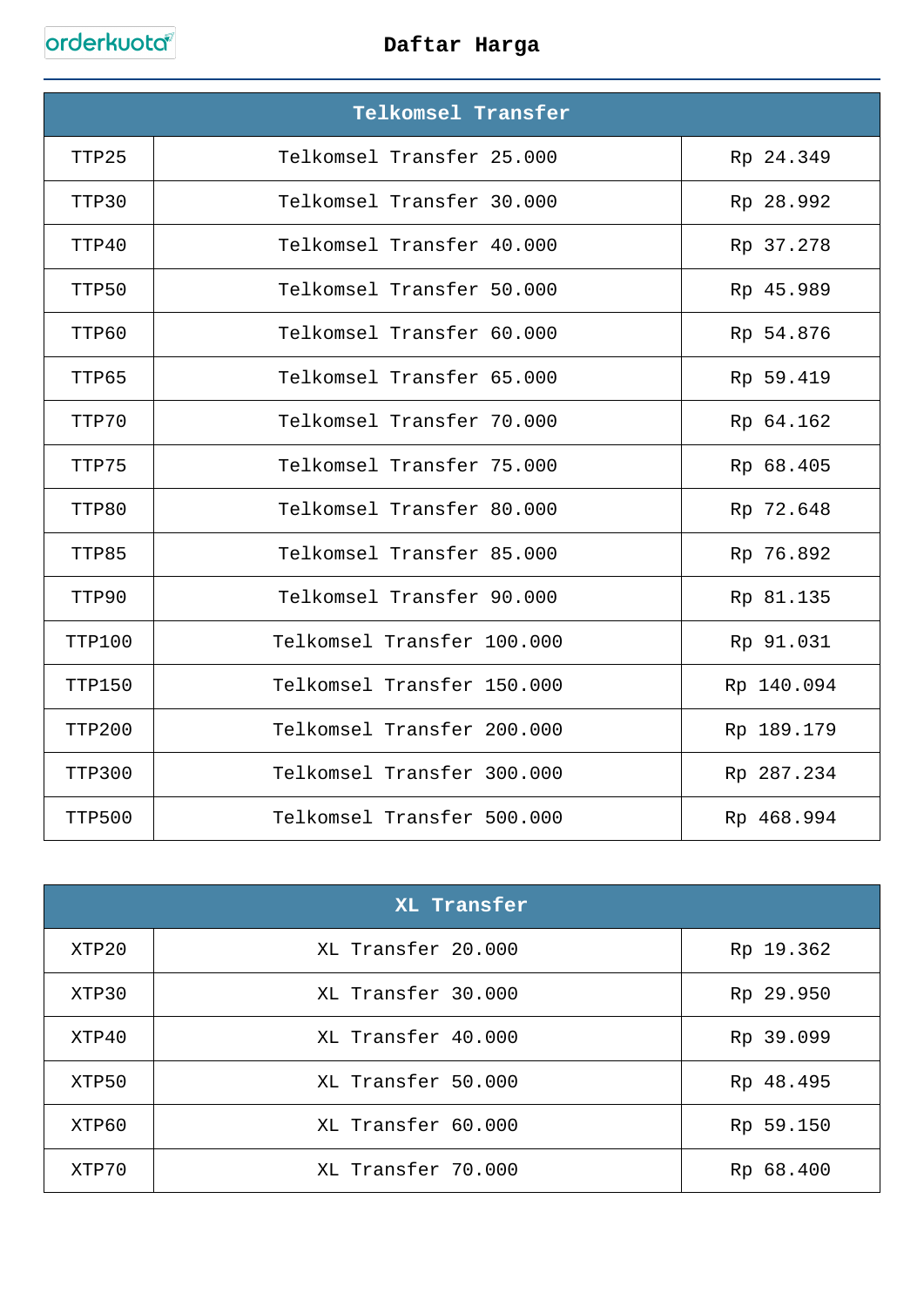orderkuota

## **Daftar Harga**

| XTP75  | XL Transfer 75.000  | Rp 73.895  |
|--------|---------------------|------------|
| XTP80  | XL Transfer 80.000  | Rp 77.750  |
| XTP90  | XL Transfer 90.000  | Rp 87.750  |
| XTP100 | XL Transfer 100.000 | Rp 98.150  |
| XTP150 | XL Transfer 150.000 | Rp 147.400 |
| XTP200 | XL Transfer 200.000 | Rp 194.900 |
| XTP300 | XL Transfer 300.000 | Rp 290.750 |
| XTP500 | XL Transfer 500.000 | Rp 486.050 |

|         | Axis Transfer         |            |
|---------|-----------------------|------------|
| AXTP20  | Axis Transfer 20.000  | Rp 20.749  |
| AXTP30  | Axis Transfer 30.000  | Rp 30.279  |
| AXTP40  | Axis Transfer 40.000  | Rp 39.559  |
| AXTP50  | Axis Transfer 50.000  | Rp 49.078  |
| AXTP60  | Axis Transfer 60.000  | Rp 59.299  |
| AXTP70  | Axis Transfer 70.000  | Rp 68.637  |
| AXTP75  | Axis Transfer 75.000  | Rp 74.910  |
| AXTP80  | Axis Transfer 80.000  | Rp 77.782  |
| AXTP90  | Axis Transfer 90.000  | Rp 87.632  |
| AXTP100 | Axis Transfer 100.000 | Rp 99.581  |
| AXTP150 | Axis Transfer 150.000 | Rp 146.862 |
| AXTP200 | Axis Transfer 200.000 | Rp 195.117 |
| AXTP300 | Axis Transfer 300.000 | Rp 288.447 |
| AXTP500 | Axis Transfer 500.000 | Rp 480.277 |

| Three Transfer |                       |           |
|----------------|-----------------------|-----------|
| TPT10          | Three Transfer 10.000 | Rp 10.122 |